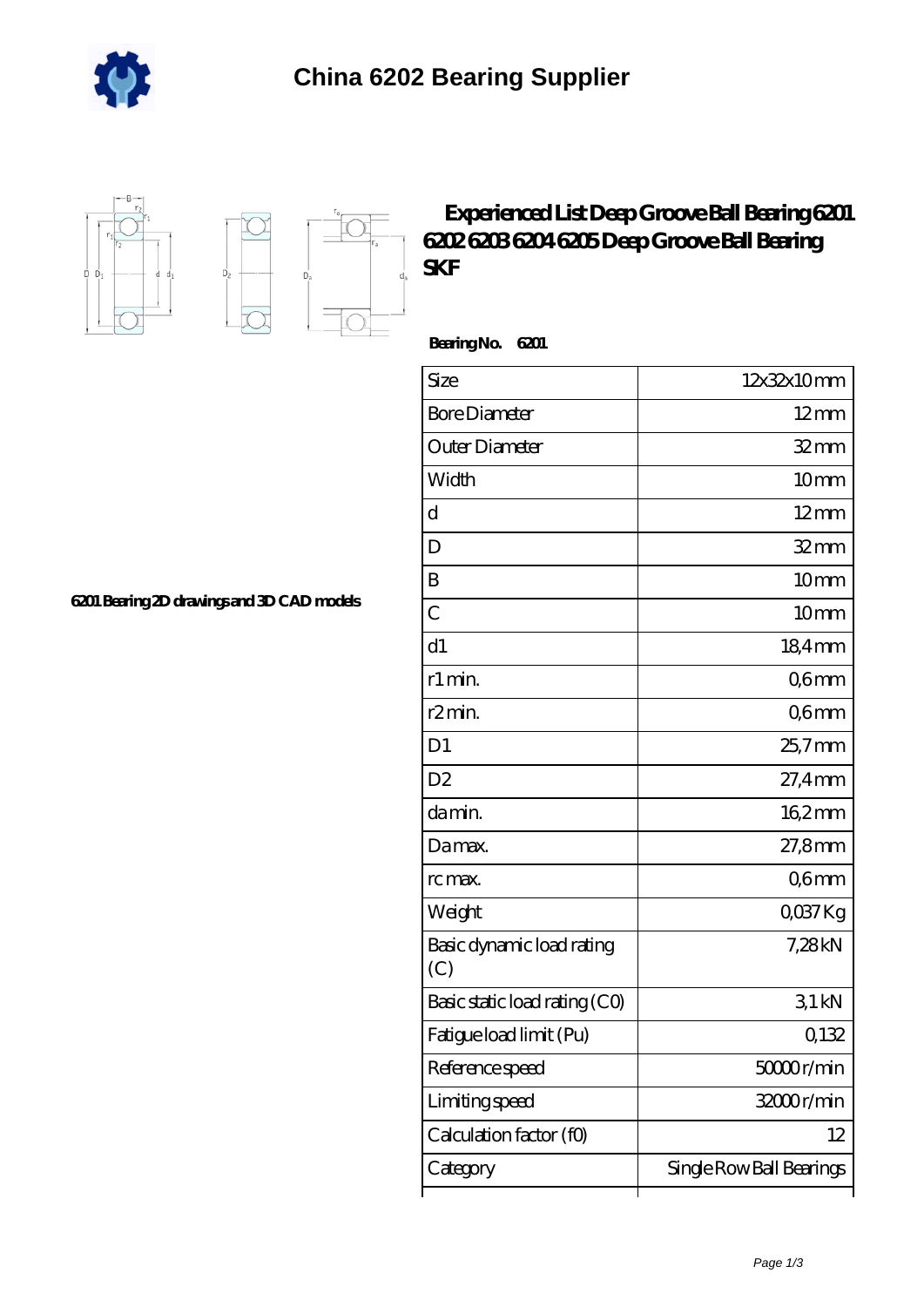

## **[China 6202 Bearing Supplier](https://m.downloadfreesoftwareonline.com)**

| Inventory                          | 0 <sup>0</sup>                                                                                                                                                              |
|------------------------------------|-----------------------------------------------------------------------------------------------------------------------------------------------------------------------------|
| Manufacturer Name                  | <b>SKF</b>                                                                                                                                                                  |
| Minimum Buy Quantity               | N/A                                                                                                                                                                         |
| Weight / Kilogram                  | 0039                                                                                                                                                                        |
| Product Group                      | <b>BOO3O8</b>                                                                                                                                                               |
| Enclosure                          | Open                                                                                                                                                                        |
| Precision Class                    | ABEC 1   ISO PO                                                                                                                                                             |
| Maximum Capacity / Filling<br>Slot | No                                                                                                                                                                          |
| Rolling Element                    | <b>Ball Bearing</b>                                                                                                                                                         |
| Snap Ring                          | No                                                                                                                                                                          |
| <b>Internal Special Features</b>   | No                                                                                                                                                                          |
| Cage Material                      | Steel                                                                                                                                                                       |
| Internal Clearance                 | CO-Medium                                                                                                                                                                   |
| Inch - Metric                      | Metric                                                                                                                                                                      |
| Long Description                   | 12MM Bore; 32MM<br>Outside Diameter; 10MM<br>Outer Race Diameter:<br>Open; Ball Bearing; ABEC 1<br>ISO PQ No Filling Slot; No<br>Snap Ring, No Internal<br>Special Features |
| Category                           | Single Row Ball Bearing                                                                                                                                                     |
| <b>UNSPSC</b>                      | 31171504                                                                                                                                                                    |
| Harmonized Tariff Code             | 8482.105068                                                                                                                                                                 |
| Noun                               | Bearing                                                                                                                                                                     |
| Keyword String                     | Ball                                                                                                                                                                        |
| Manufacturer URL                   | http://www.skf.com                                                                                                                                                          |
| Manufacturer Item Number           | 6201                                                                                                                                                                        |
| Weight/LBS                         | 000                                                                                                                                                                         |
| <b>Outer Race Width</b>            | 0.394 Inch   10 Millimeter                                                                                                                                                  |
| Bore                               | 0472Inch   12Millimeter                                                                                                                                                     |
| Outside Diameter                   | 1.26Inch   32 Millimeter                                                                                                                                                    |
| $d_1$                              | 1845mm                                                                                                                                                                      |
|                                    |                                                                                                                                                                             |